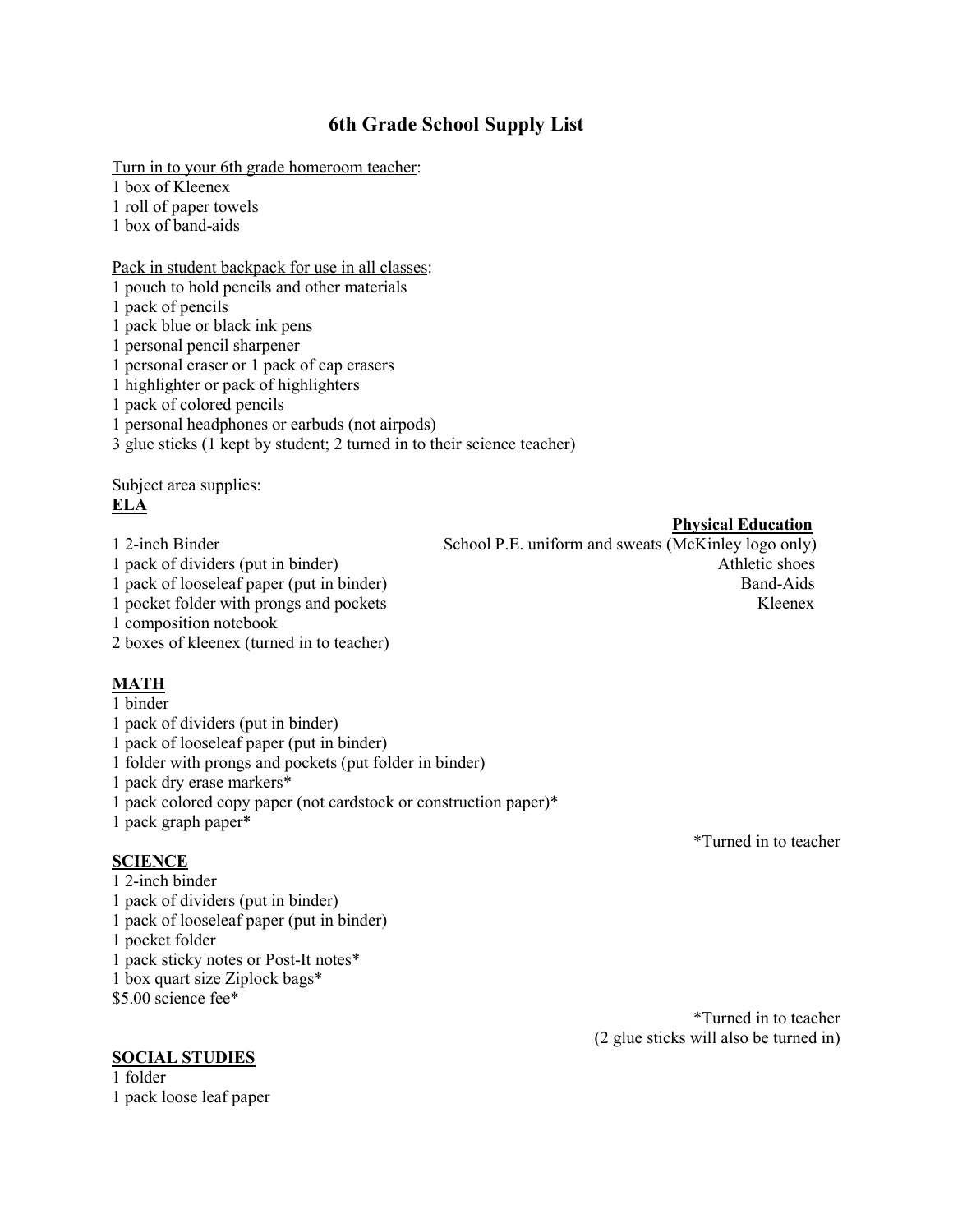# **7 th Grade Supply List**

### **Homeroom Supply List**

*\*The supplies below will be given to the 1st period/homeroom teacher.*

- 2 boxes of Kleenex
- 1 pack of copy paper
- 2 packs of loose leaf paper
- 2 rolls of paper towels
- 1 box of Band-Aids
- Hand Sanitizer *(12 oz. or larger)*
- 1 container of hand wipes
- 1 3-prong pocket folder
- 2 packs of pencils
- 1 clorox wipes
- 2 packs of colored pencils *(keep one pack for personal use)*
- Headphones/earphones *(MUST have in class everyday, can't be cordless, and compatible with chrome book. Keep for personal use)*

#### **Science**

- 1 inch 3 ring binder with 1 pack of dividers
- College ruled loose leaf paper (for binder)
- Highlighters
- Blue or black pens
- Markers
- Pencil sharpener
- 3 pocket folders with prongs
- Eraser
- 12" ruler w/ inches and centimeters
- Sticky notes *(given to teacher)*
- 2 glue sticks *(given to teacher)*
- 1 box of quart size zip lock bags *(given to teacher)*
- \$5 Science Fee *(given to teacher)*

#### **Social Studies**

- 1 1-subject notebook
- 12-pocket folder
- Loose-leaf Paper
- Markers
- 1 poster board
- Highlighters

#### *Math*

- *1 5-Subject Notebook*
- *1 pack of highlighters (see through colors)*
- *1 3-Prong Plastic folder with pockets*
- *2 Cansof Lysol*
- *2 packs of pencils*
- *1 Graph Notebook*

### *ELA*

- *1 ½ - inch binder or 5 subject notebook*
- *2 packs of loose leaf paper*
- *1 pack of dividers for the binder*
- *1 scissor*
- *1 glue sticks (2 in a pack)*
- *1 pack of index cards (3x5 with lines)*
- *2 pocket folders with prongs*
- *1 1-subject spiral notebook*
- *1 clear tape*
- *1 pack of post-it notes*
- *1 pack of red ink pens*
- *Blue or black ink pens*
- *1pack of highlighters*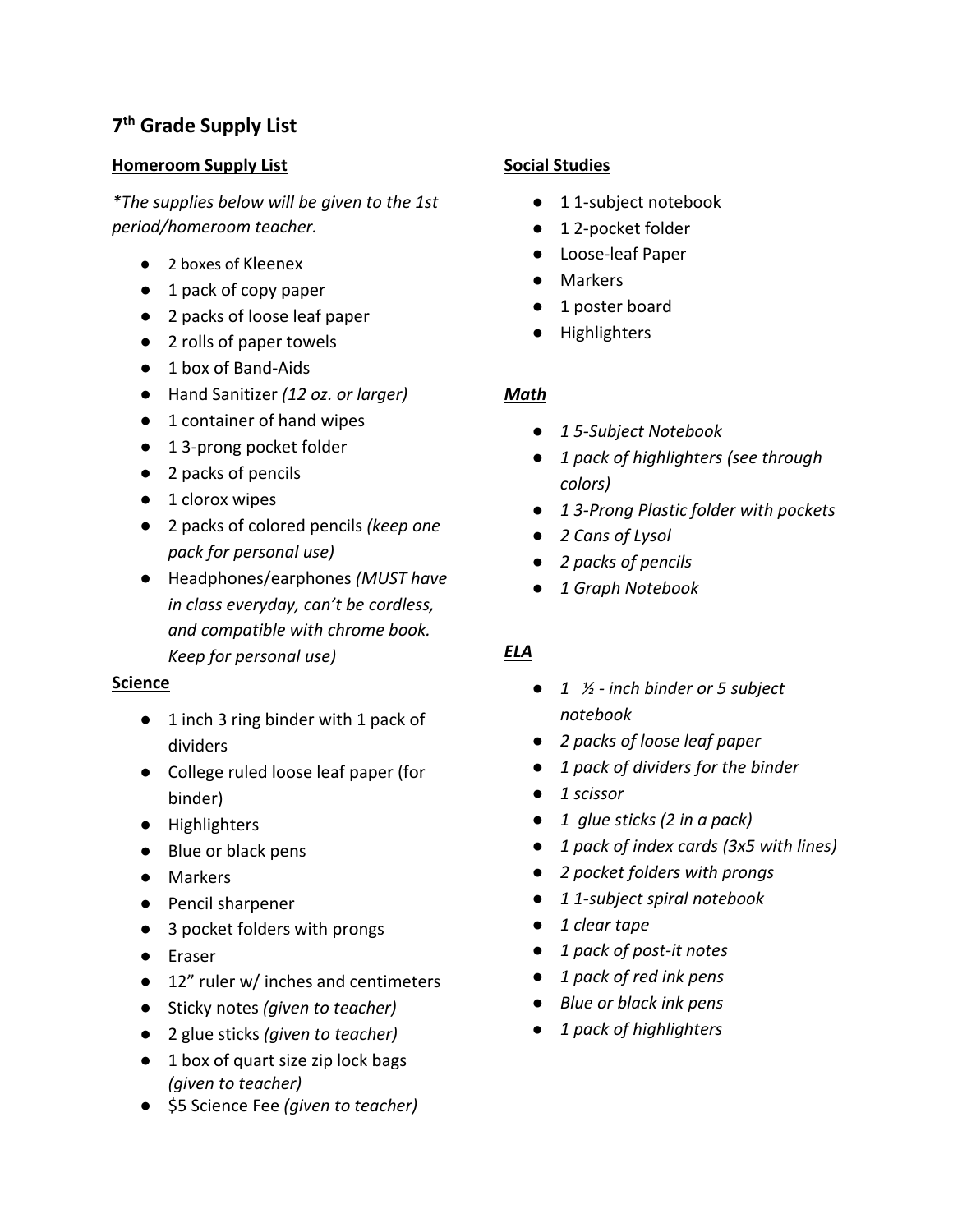## **8 th GRADE SUPPLY LIST 2022-2023**

#### **8 th Grade ELA Materials:**

- 1. Binder 1 ½ in
- 2. 8-pack pocket dividers
- 3. Blue/Red pens
- 4. Highlighters (neon yellow, yellow, blue,
- pink, green, orange
- 5. Loose Leaf

6. Independent Reading book (carry at all times)

#### **8 th Grade Science**

1. All girls in  $8<sup>th</sup>$  grade science--bring one roll of paper towels (we go through a lot of paper towels in some experiments). Will be kept in science class.

2. All boys in 8<sup>th</sup> grade science--bring one box of tissue. Will be kept in science class.

3. All students in 8<sup>th</sup> grade science--\$5 science fee.

4. Chromebook **AND charger**

5. Student Planner: This is to be used to record homework assignments and hall pass.

6. **Wired** Headphones: For use when designated by teacher ONLY. NO WIRELESS BUDS/PODS

7. 1 pack post-it notes (3x3)

8. Pens and Pencils for personal use each day.

#### **8th Grade Social Studies**

- 1. Social Studies
- 2. Binder (can be shared with another

subject)

- 3. Loose leaf
- 4. Pen or pencil
- 5. Color pencils
- 6. Cheap Earbuds

#### **8 th Grade Math**

- 1. Pencils for everyday
- 2. Dry erase markers
- 3. Loose leaf paper
- 4. Girls—1 roll paper towels
- 5. Boys—Box of tissue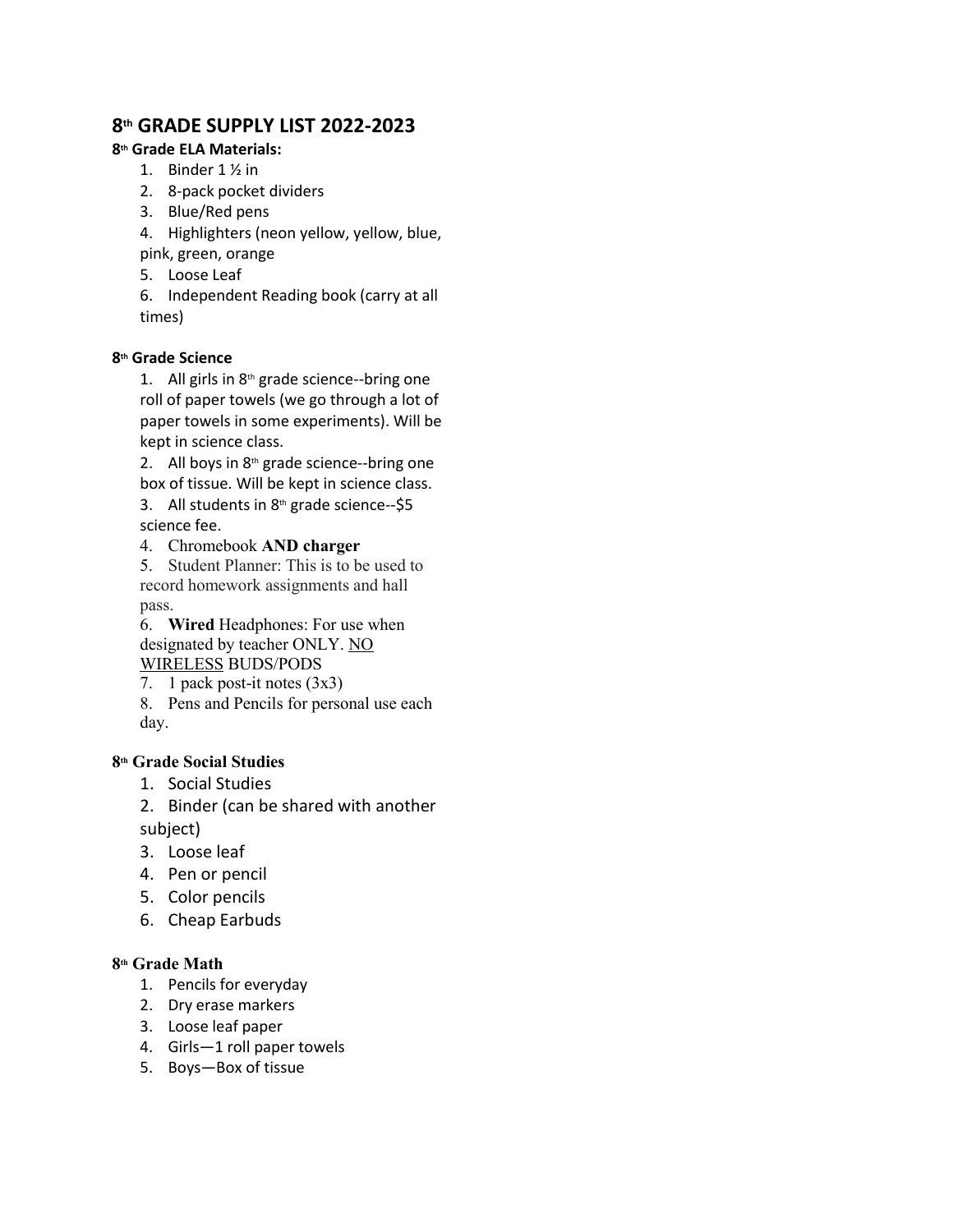

# **Ms. Bankston's Stage Design Class**

Pencils Colored Pencils **Markers** 

## **Dr. Mile's Classes**

**Journal** Black Sharpie Facial Masks Hand Sanitizer(personal) Clorox Wipes (personal) Facial Tissue- 1 box (classroom use) Paper Towels- 1 box (classroom use) Pair of inexpensive earbuds or small earphones (no bluetooth) Blue or Black Ink Pens Pencils Vinyl/Plastic Pocket Folder w/Prongs Loose-leaf Paper AR Book School Planner *One semester courses \$5.00 – Lab Fee Computer Coding – 7 th grade Desktop Publishing – 6 th grade Full year courses (high school credit) \$10.00 – Lab Fee Intro. to STEM Pathways and Careers – 7 th grade Quest for Success – 8 th grade* **Ms. Bankston's Talented Theatre Class Journal** Pencils Colored Pencils **Highlighter Ms. Colwell's Art Class** Dish Soap Sponges Copy Paper Pencils 12-inch rulers **Scissors** Glue Stick Masking Tape Clear Tape Poster Board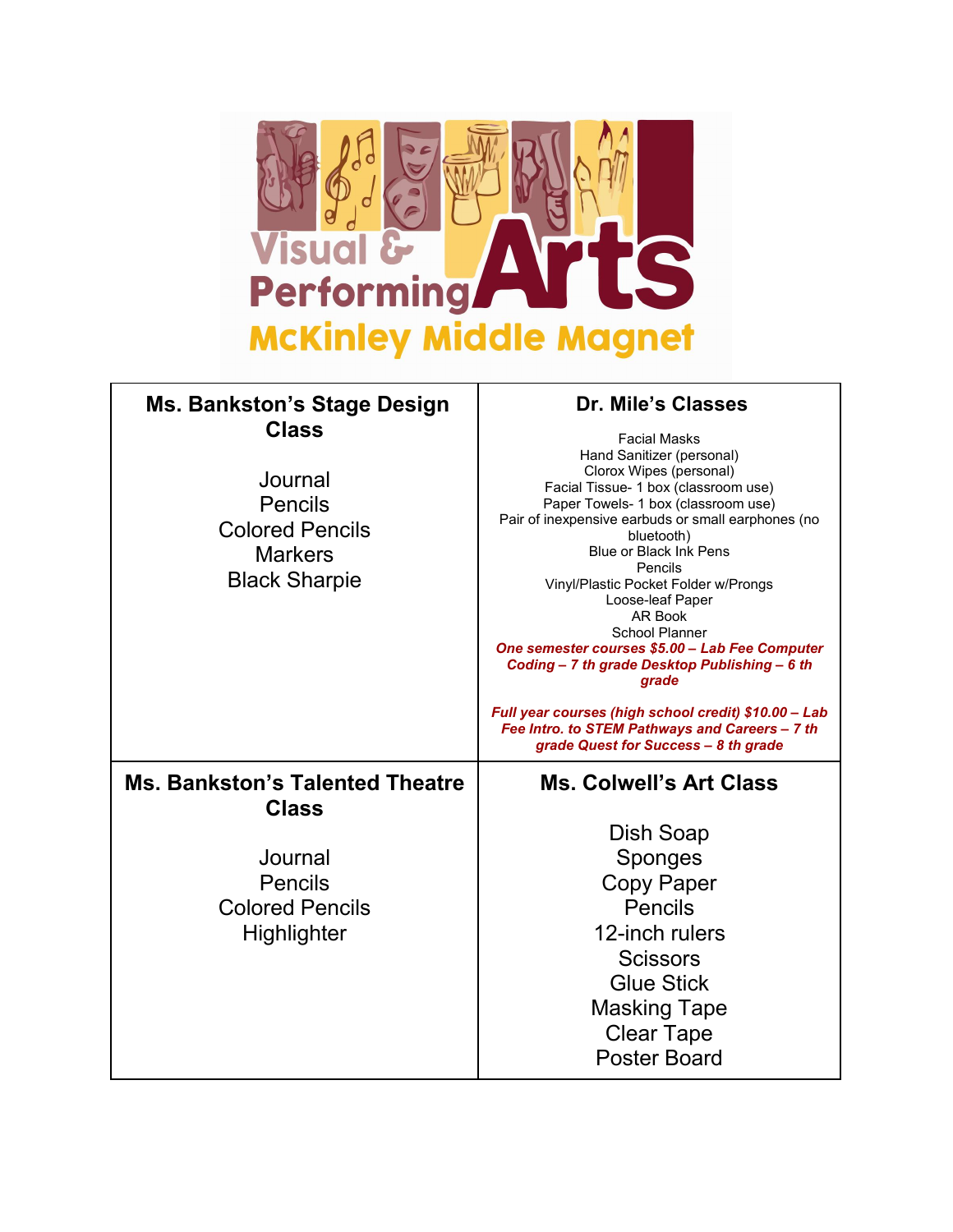| <b>Ms. Rising's Art 6 Class</b>                                                                                                                                                                               | <b>Ms. Johnson's Choir Classes</b>                                                                                     |
|---------------------------------------------------------------------------------------------------------------------------------------------------------------------------------------------------------------|------------------------------------------------------------------------------------------------------------------------|
| Spiral- bound Sketchbook<br>Wooden #2 Pencils (any brand)<br>\$10 Supply Fee<br><b>Scissors</b><br><b>Liquid Glue</b>                                                                                         | <b>Pack of Pencils</b><br>Highlighter<br>Folder w/ Pocket (Beginning Choir<br>Only)<br>Earbuds (no bluetooth)          |
| <b>Ms. Rising's Sculpture Class</b>                                                                                                                                                                           | <b>Ms. Johnson's Music</b><br><b>Appreciation Class</b>                                                                |
| Spiral-bound Sketchbook<br>Wooden #2 Pencils (any brand)<br>\$10 Supply Fee<br>Shoebox<br>Newspaper<br>Old Magazines<br><b>Quart or Sandwich sized Ziploc</b><br>bags                                         | <b>Composition Notebook</b><br><b>Pack of Pencils</b><br><b>Colored Pencils</b><br>Earbuds (no bluetooth)              |
| <b>Ms. Rising's Ceramics 1 Class</b>                                                                                                                                                                          | <b>Mr. Thomas' Theatre Classes</b>                                                                                     |
| Spiral-bound Notebook<br>Wooden #2 Pencil (any brand)<br>\$15 Class Fee<br>Plastic grocery bags<br>Gallon ziploc bags<br>6 quart plastic bin with lid<br>3-5 rags<br>Pack of clear, disposable shower<br>caps | <b>Pencils</b><br><b>Highlighters</b><br><b>Lined Paper</b><br>Binder clips (large)<br>Composition notebook<br>Red pen |
| <b>Ms. Nelson's String's Classes</b>                                                                                                                                                                          | Mr. Gomez's Spanish Classes                                                                                            |
| <b>Paper Towels</b><br><b>Bandaids</b><br><b>Hand Sanitizer</b>                                                                                                                                               | Kleenex (2 boxes)<br>Paper Towel (1 roll)<br>Pencils (1 box)<br>Headphones/Earphones                                   |